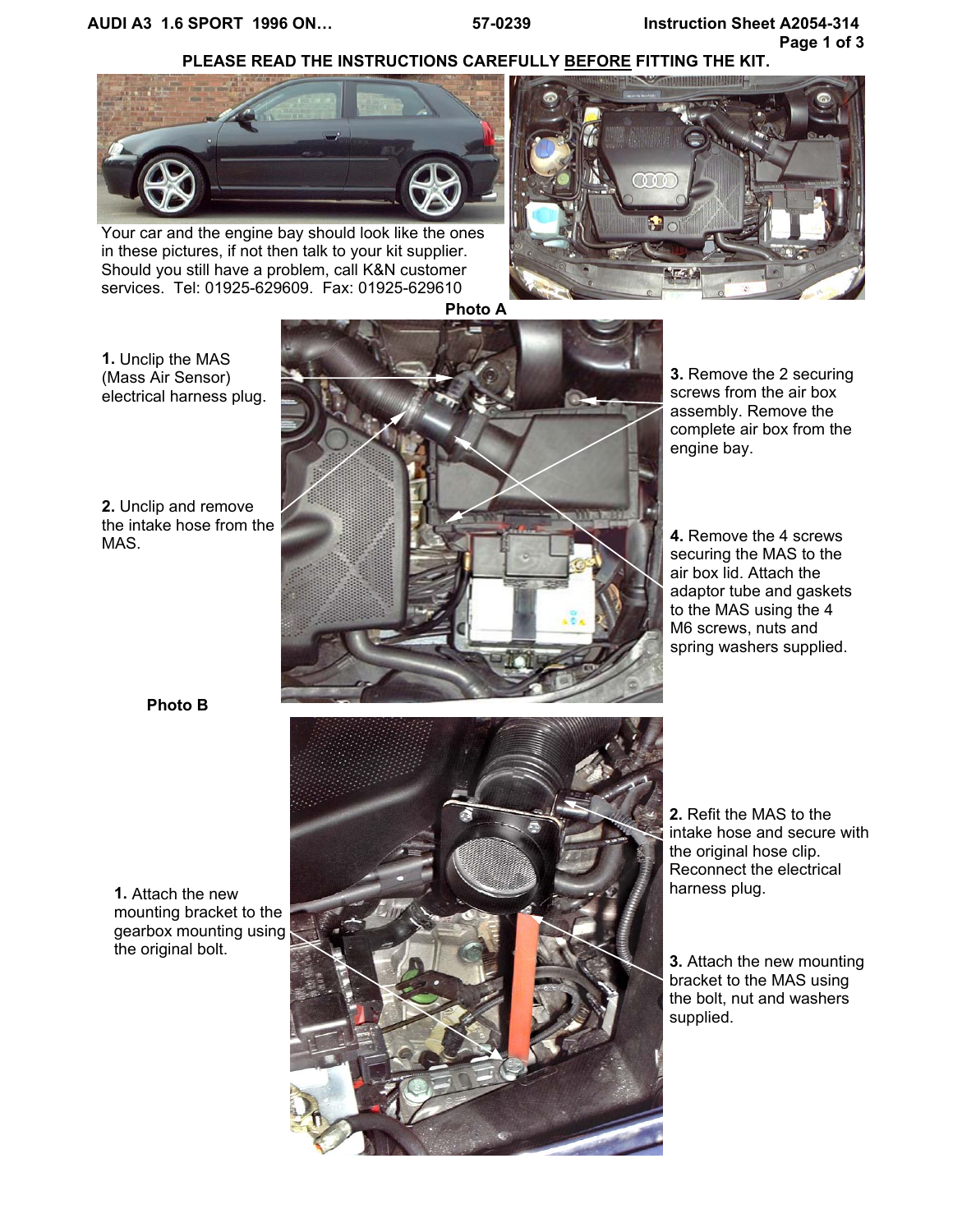**Photo C**

**Instruction sheet A2054-314 Page 2 of 3**

**1.** Fit the new filter onto the MAS. Do not push in beyond the step as this will affect air flow. Tighten the clip until the filter just turns, Rotate the filter until the K&N logo is straight then tighten the clip one full turn **(360 degrees) no more, Do not overtighten the clip.** 



**2.** Carefully lengthen the flexi cold air hose to approx. 76cm / 30" and feed down to the front lower undertray. Secure the top of the hose to the original air box front support bracket using a long plastic tie supplied.

**3.** Position the end of the flexi cold air hose to finish **10cm / 4"** from the filter **no nearer,** 

**Photo D** 



Feed the flexi cold air hose down to the undertray, drill pierce a 3mm hole in the end of the flexi cold air hose and undertray panel and secure with a long plastic tie supplied.